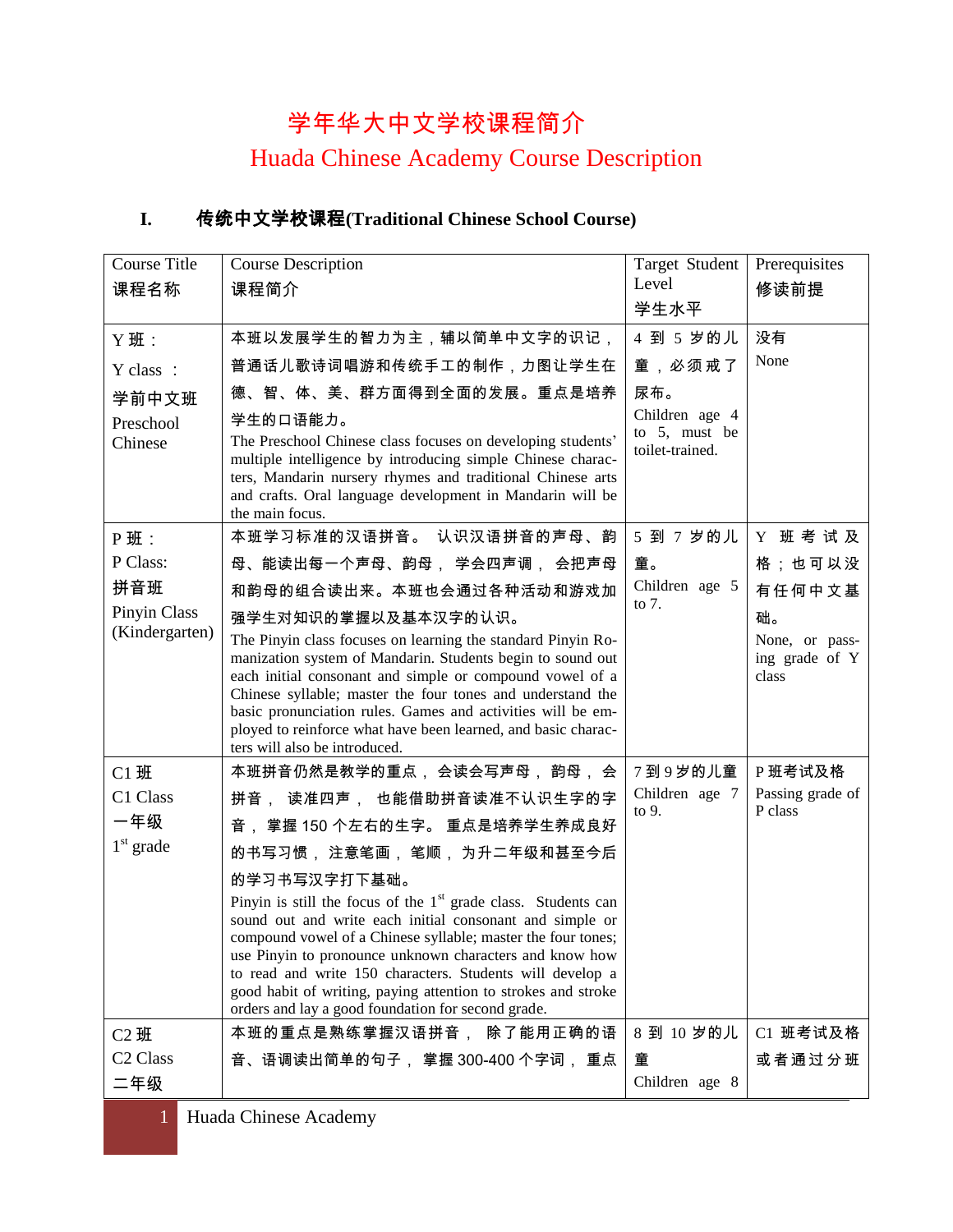| <b>Course Title</b><br>课程名称                        | <b>Course Description</b><br>课程简介                                                                                                                                                                                                                                                                                                                                            | Target Student<br>Level<br>学生水平               | Prerequisites<br>修读前提                                                                                            |
|----------------------------------------------------|------------------------------------------------------------------------------------------------------------------------------------------------------------------------------------------------------------------------------------------------------------------------------------------------------------------------------------------------------------------------------|-----------------------------------------------|------------------------------------------------------------------------------------------------------------------|
| $2nd$ grade                                        | 是学习和掌握一定数量的基本句型, 学习造句。<br>Students in this class have confidence in using Pinyin to aid<br>their reading; master 300 to 400 characters; master a number<br>of basic sentence structures and begin to learn how to make<br>sentences.                                                                                                                                         | to 10.                                        | 考试<br>Passing grade of<br>C1 class or rec-<br>ommended<br>by<br>placement test                                   |
| C3 班<br>C <sub>3</sub> Class<br>三年级<br>$3rd$ grade | 本班重点是掌握一定数量的基本词汇和句型, 加强组词<br>和造句的培养。 学习用几个句子表达一个完整的意思,<br>开始写小作文。<br>Students master a number of basic sight words and sentence<br>structures. The ability to form phrases and make sentences<br>will be further developed. Students begin to learn how to use<br>several sentences to express an idea. Students begin to write<br>compositions.                             | 9 到 11 岁的儿<br>童<br>Children age 9<br>to $11$  | C2 班考试及格<br>或者通过分班<br>考试<br>Passing grade of<br>C <sub>2</sub> class or rec-<br>ommended<br>by<br>placement test |
| C4 班<br>C <sub>4</sub> Class<br>四年级<br>4th grade   | 本班的重点是要求背诵一些优美的篇章或短句, 大量增<br>加词汇量, 写五十至七十字的短文。 学会中文软件的拼<br>音输入法。<br>The focus for the class is to recite a number of beautifully<br>written prose – paragraphs or sentences. Students continue to<br>develop vocabulary; write short essays with 50 to 70 charac-<br>ter and begin to learn computer Pinyin input method.                                                    | 10到12岁的儿<br>童<br>Children age 10<br>to 12.    | C3 班考试及格<br>或者通过分班<br>考试<br>Passing grade of<br>C3 class or rec-<br>ommended<br>by<br>placement test             |
| <b>C5班</b><br>C5 Class<br>五年级<br>5th grade         | 本班的重点是要求背诵一些优美的篇章或短句, 继续扩<br>大字、词汇量, 可以写几百字的短文, 能顺利阅读没有<br>拼音的课文,开始学习查中文字典。<br>The focus for this class is to recite a number of beautifully<br>written paragraphs or sentences; continue to develop vocabu-<br>lary; write a short essay with a few hundred characters; can<br>read and comprehend text without the help of Pinyin, and<br>begin to use Chinese dictionary. | 11 到 13 岁的儿<br>童<br>Children age 11<br>to 13. | C4 班考试及格<br>或者通过分班<br>考试<br>Passing grade of<br>C4 class or rec-<br>ommended<br>by<br>placement test             |

#### **II.** 进阶中文课程**(Advanced Chinese Course for native speakers or immersion students)**

| Course Title    | <b>Course Description</b>  | Student<br>Target | Prerequisites |
|-----------------|----------------------------|-------------------|---------------|
| 课程名称            | 课程简介                       | Level             | 修读前提          |
|                 |                            | 学生水平              |               |
| HC 班            | 本班提供给在中文学校或中文沉浸计划学习过五年以    | 年龄超过 11 岁         | C6 班考试及格      |
| <b>HC Class</b> | 上,年龄超过 11 岁的学生。目的是通过实用的中国  | 汉语为母语的学           | 或者通过分班        |
| 中国语文学分          | 语言和文化知识的学习,能掌握足够的汉语可以通过    | 生或者参加过小           | 考试, 或者有中      |
| 班               | SATII 中文的考试以及三藩市联合校区的高中学分考 | 学到初中中文沉           | 文沉浸计划的        |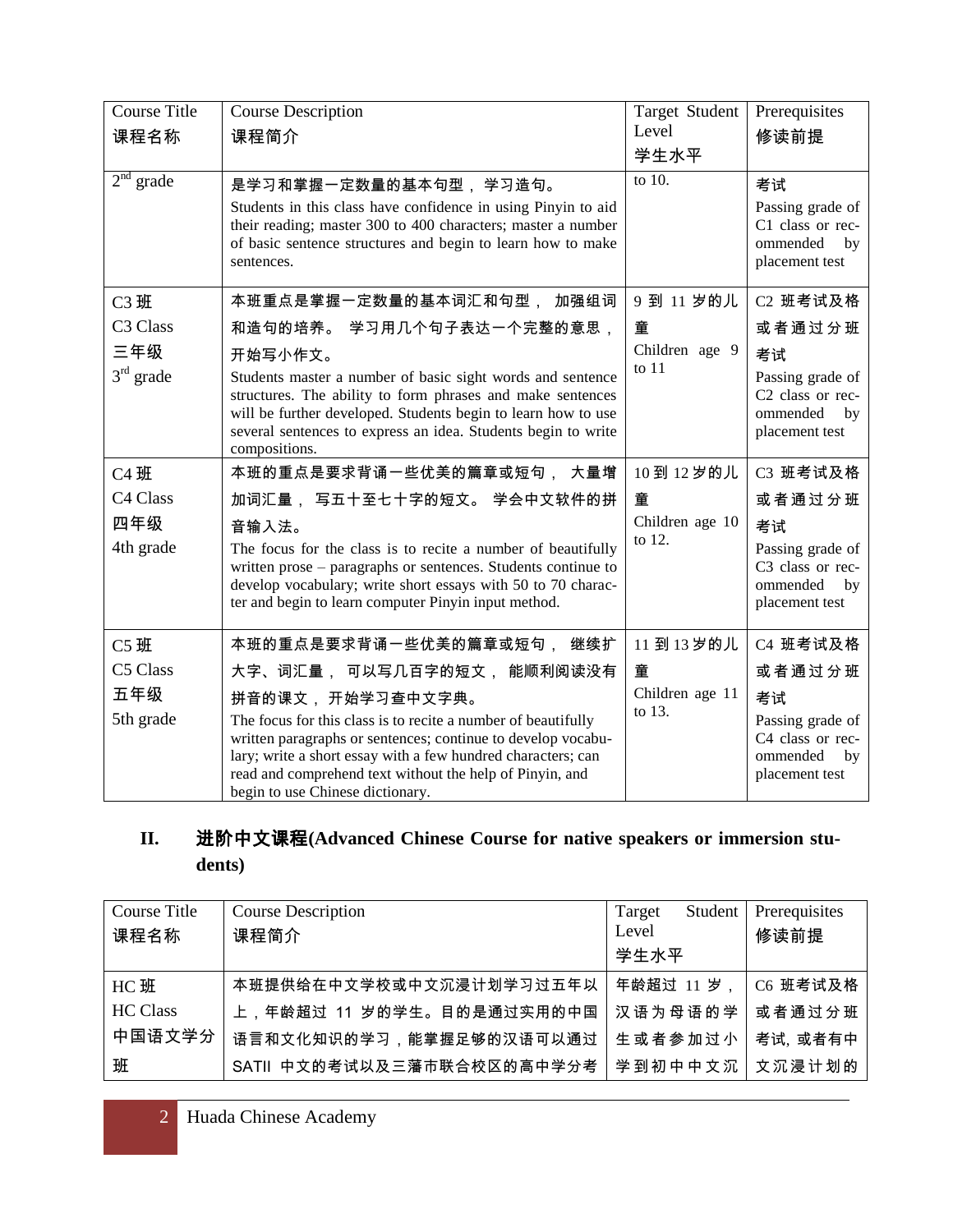| Course Title                                         | <b>Course Description</b>                                                                                                                                                                                                                                                                                                                                                                                                                                                                        | Target<br>Student                                                                                                                                                  | Prerequisites                                                                                                                               |
|------------------------------------------------------|--------------------------------------------------------------------------------------------------------------------------------------------------------------------------------------------------------------------------------------------------------------------------------------------------------------------------------------------------------------------------------------------------------------------------------------------------------------------------------------------------|--------------------------------------------------------------------------------------------------------------------------------------------------------------------|---------------------------------------------------------------------------------------------------------------------------------------------|
| 课程名称                                                 | 课程简介                                                                                                                                                                                                                                                                                                                                                                                                                                                                                             | Level                                                                                                                                                              | 修读前提                                                                                                                                        |
|                                                      |                                                                                                                                                                                                                                                                                                                                                                                                                                                                                                  | 学生水平                                                                                                                                                               |                                                                                                                                             |
| Chinese<br>Pri-                                      | 试。课程的最终目的是让学生能得到充分的准备,在                                                                                                                                                                                                                                                                                                                                                                                                                                                                          | 浸计划的学生                                                                                                                                                             | 老师的推荐                                                                                                                                       |
| Lan-<br>mary<br>Arts<br>guage<br><b>Credit Class</b> | 高中阶段上 AP 中文课。<br>This class is for students who are older than 11, and have<br>learned Chinese for over 5 years at a Chinese school or a<br>Chinese immersion program. The goal is for students to<br>master enough Chinese language skills through an inten-<br>sive language and culture study to pass the SATII Chinese<br>test and the SFUSD's high school foreign language credit<br>test. The ultimate goal is to prepare students for the Ad-<br>vanced Placement Chinese class and test. | Native speakers of<br>Chinese who are<br>older than 11<br>$\alpha$<br>Chinese immersion<br>students who fin-<br>ished<br>their<br>K-8<br>immersion<br>pro-<br>gram | Passing grade of<br>C6 class or rec-<br>ommended<br>by<br>either placement<br>test or a teacher<br>from a Chinese<br>immersion pro-<br>gram |

## III. 高中中文学分课程**(High School Chinese as a foreign language credit course)**

| $H1$ 班               | 本班提供给从来没有学过中文或者只学过几个月初级                                                                                                                                                                                                                                                                                                                                                                                                                                                                               | 没有或者有限                                            | 没有                                    |
|----------------------|-------------------------------------------------------------------------------------------------------------------------------------------------------------------------------------------------------------------------------------------------------------------------------------------------------------------------------------------------------------------------------------------------------------------------------------------------------------------------------------------------------|---------------------------------------------------|---------------------------------------|
| H1 Class             | 中文的,年龄超过 11 岁,英文为母语的学生。目的                                                                                                                                                                                                                                                                                                                                                                                                                                                                             | 中文背景,年                                            | None                                  |
| 中文 1                 | 是通过双语教学,让学生能掌握汉语拼音和基本的汉                                                                                                                                                                                                                                                                                                                                                                                                                                                                               | 龄超过 11 岁的                                         |                                       |
| Chinese 1            | 字,为进一步学习汉语做好准备。本课程相当于三藩                                                                                                                                                                                                                                                                                                                                                                                                                                                                               | 学生                                                |                                       |
|                      | 市联合校区中文为外语的 Chinese 1, Chinese 2。学                                                                                                                                                                                                                                                                                                                                                                                                                                                                    | None or limited                                   |                                       |
|                      | 生完成本课程,可参加校区学分考试,有资格获得 10                                                                                                                                                                                                                                                                                                                                                                                                                                                                             | Chinese<br>back-<br>older<br>ground,<br>than $11$ |                                       |
|                      | 个学分。                                                                                                                                                                                                                                                                                                                                                                                                                                                                                                  |                                                   |                                       |
|                      | This class is for students with none or limited Chinese<br>background, older than 11 years, whose first language is<br>English. The goal is to introduce Pinyin and basic charac-<br>ters for the further study of Chinese. This course is equiv-<br>alent to the SFUSD's World Language Chinese 1 and 2.<br>After students finish this course, they may take the dis-<br>trict's Chinese credit test and are entitled to 10 world lan-<br>guage credits to be used for their high school graduation. |                                                   |                                       |
| H2 班                 | 本班目的是通过双语教学,让学生能掌握汉语拼音,                                                                                                                                                                                                                                                                                                                                                                                                                                                                               | 读过一年中文                                            | H1 考试及格或                              |
| H <sub>2</sub> Class | 汉字的基本字词句子,以及基本的会话,为进一步学                                                                                                                                                                                                                                                                                                                                                                                                                                                                               | 或者读完了校                                            | 者通过校区的                                |
| 中文 2                 | 习汉语做好准备。本课程相当于三藩市联合校区中文                                                                                                                                                                                                                                                                                                                                                                                                                                                                               | 区第一年中                                             | 中文 1、2课程                              |
| Chinese 2            | 为外语的 Chinese 3, Chinese 4。学生完成本课程,                                                                                                                                                                                                                                                                                                                                                                                                                                                                    | 文,年龄超过                                            | Passing grade of                      |
|                      | 可参加校区学分考试,有资格获得 10 个学分。学生                                                                                                                                                                                                                                                                                                                                                                                                                                                                             | 12岁的学生                                            | H1<br>$\alpha$<br>the<br>SFUSD's Chi- |
|                      | 也有资格参加 SATII 考试, 获得大学入学需要的外语                                                                                                                                                                                                                                                                                                                                                                                                                                                                          | Older than 12,                                    | nese $1/2$ class                      |
|                      | 能力资格。                                                                                                                                                                                                                                                                                                                                                                                                                                                                                                 | learned<br>have<br>Chinese for one                |                                       |
|                      | The goal of this class is for students to master Pinyin,                                                                                                                                                                                                                                                                                                                                                                                                                                              | year                                              |                                       |
|                      | basic characters, sentence structures and basic conversa-                                                                                                                                                                                                                                                                                                                                                                                                                                             |                                                   |                                       |
|                      | tion. This course is equivalent to the SFUSD's World                                                                                                                                                                                                                                                                                                                                                                                                                                                  |                                                   |                                       |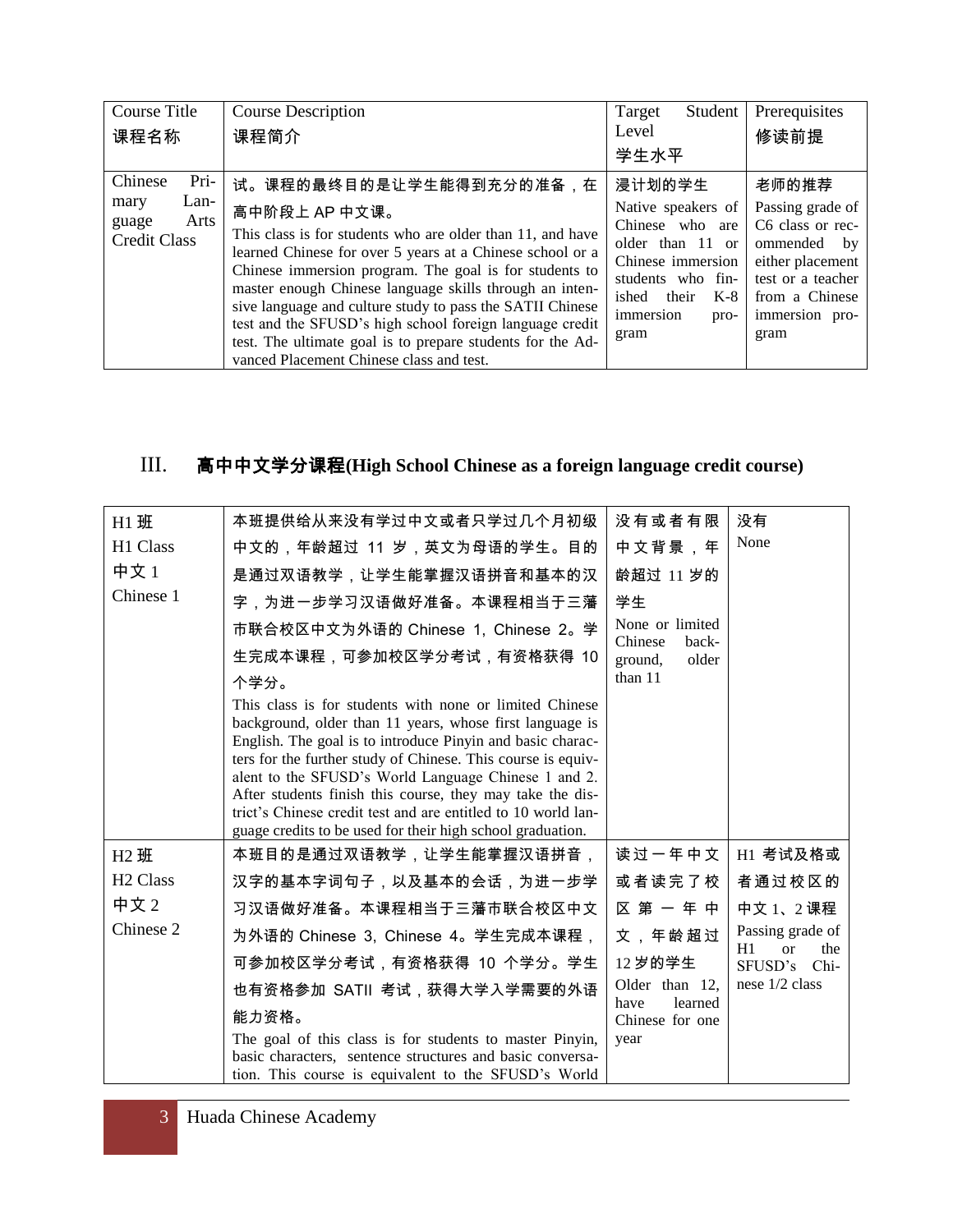|                      | Language Chinese 3 and 4. After students finish this<br>course, they may take the district's Chinese credit test and<br>are entitled to 10 world language credits to be used for<br>their high school graduation. |                                    |                                                        |
|----------------------|-------------------------------------------------------------------------------------------------------------------------------------------------------------------------------------------------------------------|------------------------------------|--------------------------------------------------------|
| H3 班                 | 本班目的是通过双语教学,让学生能掌握一定的汉语                                                                                                                                                                                           | 读过两年中文                             | H2 考试及格或                                               |
| H <sub>3</sub> Class | 词汇量和重要的句子以及基本的语法,能进行相当程                                                                                                                                                                                           | 或者读完了校                             | 者通过校区的                                                 |
| 中文 3                 | 度的会话和写作,为进一步学习汉语做好准备。本课                                                                                                                                                                                           | 区第二年中                              | 中文 3、4课程                                               |
| Chinese 3            | 程相当于三藩市联合校区中文为外语的 Chinese 5,                                                                                                                                                                                      | 文.年龄超过                             | Passing grade of                                       |
|                      | Chinese 6。学生完成本课程,可参加校区学分考试,                                                                                                                                                                                      | 13岁的学生                             | H <sub>2</sub><br><b>or</b><br>the<br>SFUSD's Chi-     |
|                      | 有资格获得 10 个学分。通过本课程的学生自动取得                                                                                                                                                                                         | Older than 13,                     | nese 3/4 class                                         |
|                      | 修读 AP 中文班的资格。                                                                                                                                                                                                     | have<br>learned<br>Chinese for two |                                                        |
|                      | The goal of this class is for students to further master Pin-<br>yin, more sight words, sentence structures and basic con-                                                                                        | years                              |                                                        |
|                      | versation. This course is equivalent to the SFUSD's<br>World Language Chinese 5 and 6. After students finish                                                                                                      |                                    |                                                        |
|                      | this course, they may take the district's Chinese credit test                                                                                                                                                     |                                    |                                                        |
|                      | and are entitled to 10 world language credits to be used<br>for their high school graduation. Students will be automat-                                                                                           |                                    |                                                        |
|                      | ically qualified to take the AP Chinese class.                                                                                                                                                                    |                                    |                                                        |
| H4 班                 | 本班目的是通过双语教学,让学生能掌握更多的汉语                                                                                                                                                                                           | 读过三年中文                             | H3 考试及格或                                               |
| H <sub>4</sub> Class | 词汇量和重要的句子以及重要的语法,能进行高级程                                                                                                                                                                                           | 或者读完了校                             | 者通过校区的                                                 |
| 中文 4                 | 度的会话和写作,为进一步学习汉语做好准备。本课                                                                                                                                                                                           | 区第三年中                              | 中文 5、6课程                                               |
| Chinese 4            | 程相当于三藩市联合校区中文为外语的 Chinese 7,                                                                                                                                                                                      | 文,年龄超过                             | Passing grade of<br>H <sub>3</sub><br><b>or</b><br>the |
|                      | Chinese 8。学生完成本课程,可参加校区学分考试,                                                                                                                                                                                      | 13岁的学生                             | SFUSD's<br>Chi-                                        |
|                      | 有资格获得 10 个学分。通过本课程的学生自动取得                                                                                                                                                                                         | Older than 13,<br>learned<br>have  | nese 5, 6 class                                        |
|                      | 修读 AP 中文班的资格。                                                                                                                                                                                                     | Chinese<br>for                     |                                                        |
|                      | The goal of this class is for students to further master Pin-<br>yin, more sight words, advanced sentence structures and                                                                                          | three years                        |                                                        |
|                      | sophisticated conversation. This course is equivalent to                                                                                                                                                          |                                    |                                                        |
|                      | the SFUSD's World Language Chinese 7 and 8. After                                                                                                                                                                 |                                    |                                                        |
|                      | students finish this course, they may take the district's<br>Chinese credit test and are entitled to 10 world language                                                                                            |                                    |                                                        |
|                      | credits to be used for their high school graduation. Stu-                                                                                                                                                         |                                    |                                                        |
|                      | dents will be automatically qualified to take the AP Chi-<br>nese class.                                                                                                                                          |                                    |                                                        |

## **IV.** 大学先修班中文课程**(Advanced Placement Chinese Course)**

| Course Title  | <b>Course Description</b> | Student<br>Target                                     | Prerequisites |
|---------------|---------------------------|-------------------------------------------------------|---------------|
| 课程名称          | 课程简介                      | Level                                                 | 修读前提          |
|               |                           | 学生水平                                                  |               |
| AP 班          | 根据美国大学联合会的大学中文先修班的课程要求    | 相当于美国大学                                               | HC 班或者 H3     |
| AP<br>Chinese | 和授课时间的要求,系统地发展学生的汉语听、     | 二年级中文程度                                               | 班的及格分数        |
| Class         | 说、读、写的能力以及批判性思维的能力。在听说    | Equivalent to the<br>2 <sup>nd</sup><br>US<br>college | 或者通过分班考       |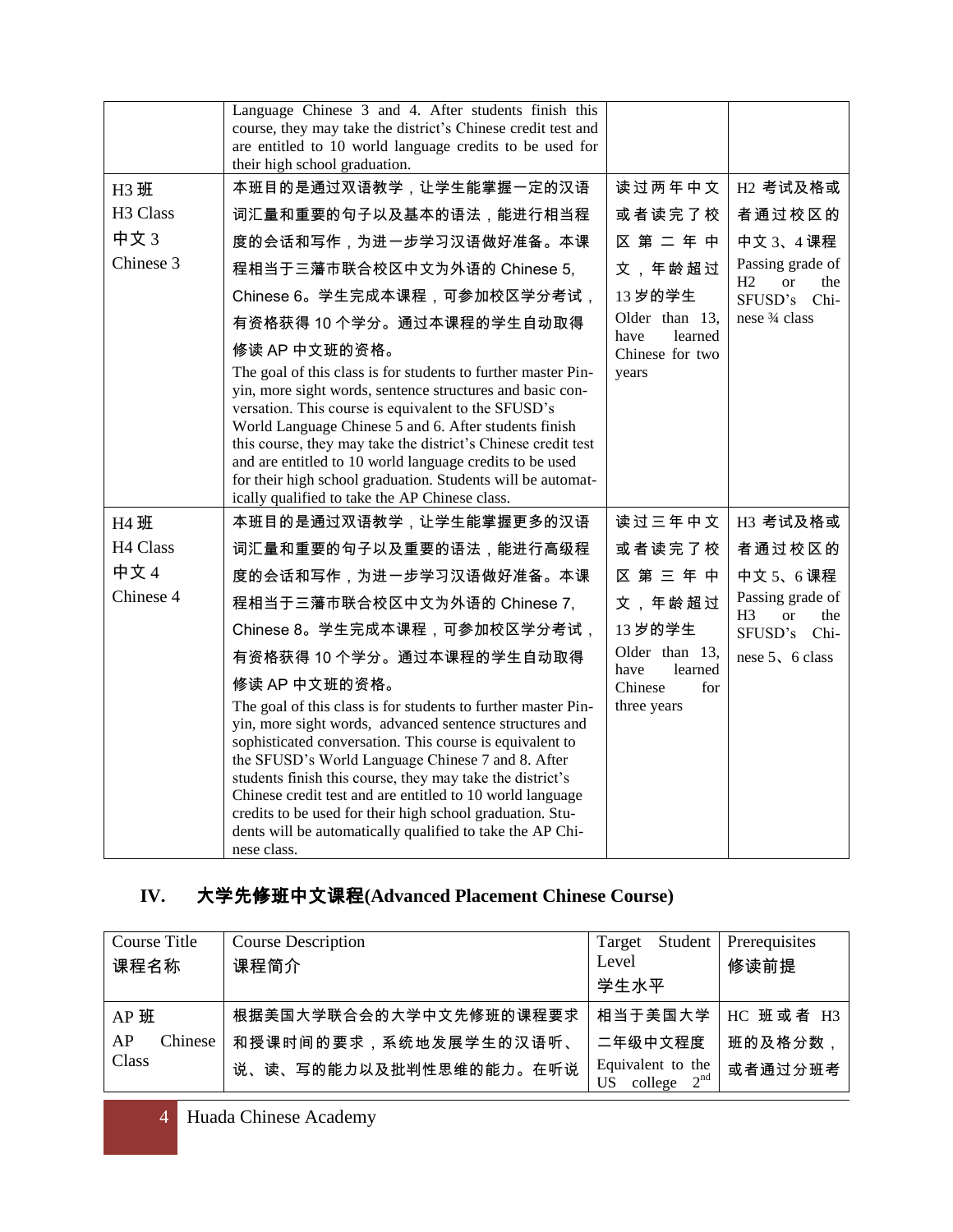| <b>Course Title</b> | <b>Course Description</b>                                                                                                                                                                                                                                                                                                                                                                                                                                                                                                                                                                                                                                                                                                                                                                                                                                                                                                                                                                                                                                                                                                                    | Student<br>Target                   | Prerequisites                                                                                        |
|---------------------|----------------------------------------------------------------------------------------------------------------------------------------------------------------------------------------------------------------------------------------------------------------------------------------------------------------------------------------------------------------------------------------------------------------------------------------------------------------------------------------------------------------------------------------------------------------------------------------------------------------------------------------------------------------------------------------------------------------------------------------------------------------------------------------------------------------------------------------------------------------------------------------------------------------------------------------------------------------------------------------------------------------------------------------------------------------------------------------------------------------------------------------------|-------------------------------------|------------------------------------------------------------------------------------------------------|
| 课程名称                | 课程简介                                                                                                                                                                                                                                                                                                                                                                                                                                                                                                                                                                                                                                                                                                                                                                                                                                                                                                                                                                                                                                                                                                                                         | Level                               | 修读前提                                                                                                 |
|                     |                                                                                                                                                                                                                                                                                                                                                                                                                                                                                                                                                                                                                                                                                                                                                                                                                                                                                                                                                                                                                                                                                                                                              | 学生水平                                |                                                                                                      |
|                     | 方面,本课程将从日常的生活对话过渡到比较深入<br>的, 以主题为中心的讨论,并要求学生具备总结别<br>人观点和即席发表自己对某主题的见解的能力。在<br>读写方面学生必须掌握课程要求的汉语词汇量,能<br>针对不同形式的媒体(如文字,图表,图画等),理<br>解其内容,应用其信息以及分析评估其内容.同时,<br>将训练学生的电脑快速阅读、答题能力和电脑中文<br>输入能力。<br>The AP Chinese course prepares students to demon-<br>strate their level of Chinese proficiency across the three<br>communicative modes (interpersonal, interpretive, and<br>presentational) and the five goal areas (communication,<br>cultures, connections, comparisons, and communities)<br>as outlined in the Standards for Foreign Language<br>Learning in the $21^{st}$ Century. In the listening and<br>speaking domain, this course will focus developing<br>students' ability to handle thematic discussion and to<br>summarizing and evaluating others' idea while present-<br>ing their own ideas. In the reading and writing domain,<br>students must master required vocabulary and compre-<br>hend/evaluate contents based on different media (e.g.,<br>text, graph, picture, etc.). Also, students will be trained<br>on using computers for Chinese speed reading, test<br>taking skills and computer Chinese input speed. | year Chinese pro-<br>ficiency level | 试<br>Passing grade of<br>HC class or H3<br>class, or passing<br>grade<br>of<br>the<br>placement test |

### **V.** 美术班**(Art Classes)**

| Course Title            | <b>Course Description</b>                                                                                              | Stu-<br>Target       | Prerequisites                 |
|-------------------------|------------------------------------------------------------------------------------------------------------------------|----------------------|-------------------------------|
| 课程名称                    | 课程简介                                                                                                                   | dent Level           | 修读前提                          |
|                         |                                                                                                                        | 学生水平                 |                               |
| R1                      | 本班招收 6- 7 岁的学生, 教学内容是素描基础、色彩                                                                                           | 6到7岁                 | 没有                            |
| 初级素描,绘画<br>Basic sketch | 基础、写生、装饰画,图案设计和构成设计。                                                                                                   | 6 to 7 years         | None                          |
|                         | Use basic shapes to draw and paint, to build up the foun-                                                              | old                  |                               |
|                         | dations for student in different art field. Course includes<br>color, decoration and basic design                      |                      |                               |
| R <sub>2</sub>          | 本班招收 8-10 岁的学生。将从基本形体着手教学生静                                                                                            | 8到10岁                | 由老师推荐                         |
| 中级写生 -<br>Drawing 2     | 物写生, 在教授基础素描时强 调形体比例并注重于运                                                                                              | 8 to 10 years<br>old | Recommended by<br>the teacher |
|                         | 用阴影和透视来表现物体的三维空间.卡通画及人物画                                                                                               |                      |                               |
|                         | 的学习也是本课题的一部分                                                                                                           |                      |                               |
|                         | Basic drawing class to develop students' basic skill in                                                                |                      |                               |
|                         | drawing still life; the use of shadows and perspectives and<br>develop students' observational skills. Cartoon drawing |                      |                               |
|                         | and the human figure study are the important parts of this                                                             |                      |                               |